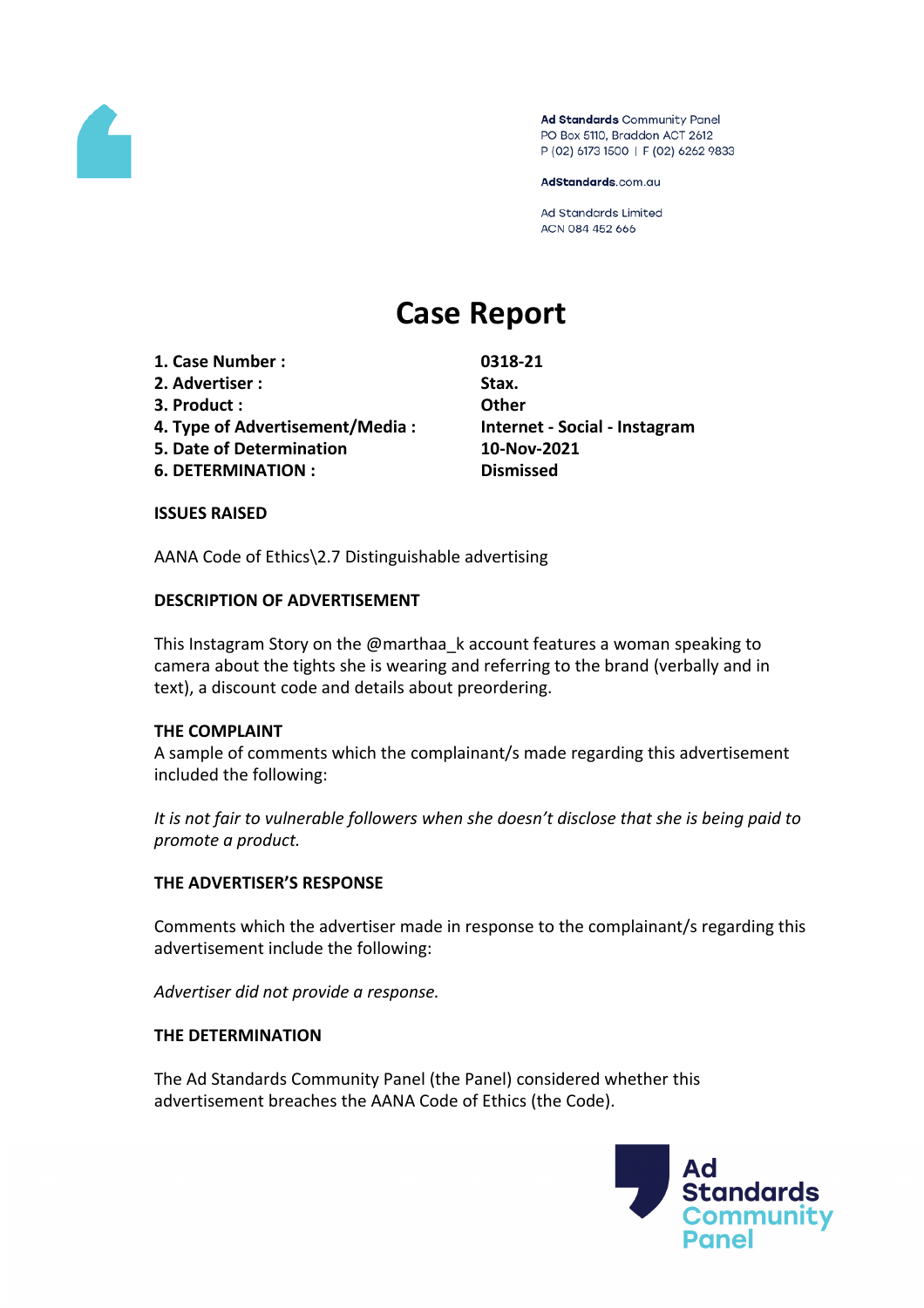

The Panel noted the complainant's concern that the advertisement is not distinguishable as there is no indication of the commercial relationship between the advertiser and the influencer.

The Panel viewed the advertisement and noted the advertiser did not provide a response.

## **Section 2.7: Advertising shall be clearly distinguishable as such**

## **Does the material constitute an 'advertising or marketing communication'?**

The Panel noted the definition of advertising in the Code. Advertising means: "any advertising, marketing communication or material which is published or broadcast using any Medium or any activity which is undertaken by, or on behalf of an advertiser or marketer,

- over which the advertiser or marketer has a reasonable degree of control, and
- that draws the attention of the public in a manner calculated to promote or oppose directly or indirectly a product, service, person, organisation or line of conduct".

The Panel noted the advertiser had not replied and the nature of the relationship or agreement between the brand and influencer was not known.

The Panel considered that the focus of the short video was the product, and the purpose of the video was to draw the attention of the public to the product.

The Panel acknowledged that the advertiser may not have direct creative control over the post, however there were strong indications of a relationship between the influencer and the advertiser and that this indicated a reasonable degree of control.

The Panel determined that the Instagram story was an advertisement.

## **Is the material clearly distinguishable as such?**

The Panel noted the Practice Note for the Code states:

*"Influencer and affiliate marketing often appears alongside organic/genuine user generated content and is often less obvious to the audience. Where an influencer or affiliate accepts payment of money or free products or services from a brand in exchange for them to promote that brand's products or services, the relationship must be clear, obvious and upfront to the audience and expressed in a way that is easily understood (e.g. #ad, Advert, Advertising, Branded Content, Paid Partnership, Paid Promotion). Less clear labels such as #sp, Spon, gifted, Affiliate, Collab, thanks to… or merely mentioning the brand name may not be sufficient to clearly distinguish the post as advertising."*